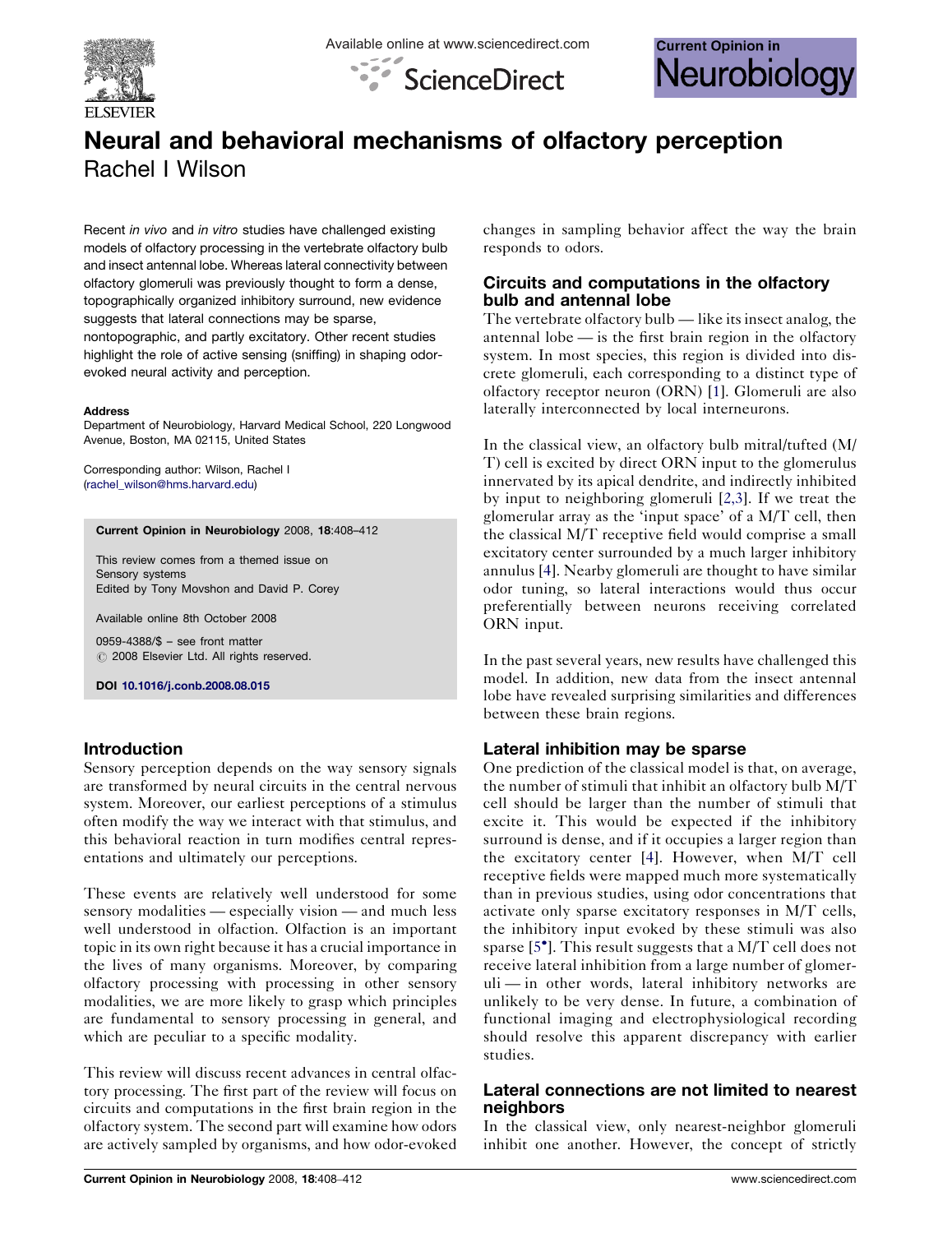'topographic' lateral inhibition has been challenged by a new anatomical study [\[6](#page-3-0)- ]. A retrograde transsynaptic viral tracer was injected focally into a small region of the rat olfactory bulb comprising a handful of glomeruli. The classical model would predict that the connections onto these glomeruli should arise from a dense annulus that falls off with distance from the injection site. Contrary to this prediction, the retrograde tracer was transported into a sparse population of glomeruli distributed widely throughout the entire olfactory bulb. This result is consistent with the idea that lateral connectivity is sparse, and also implies that lateral connectivity does not vary in a graded fashion with distance.

## Challenging the importance of chemotopic lateral connectivity

In the classical model, glomeruli are arranged on the surface of the bulb so that glomeruli with similar odor selectivity are located close to one another. Currently, there is evidence in favor of this type of 'chemotopy', but there is also evidence against it (reviewed in [[7\]](#page-3-0)). What is needed is a systematic mapping of the odor selectivity of many spatially localized glomeruli using a large set of chemically diverse odors.

If the spatial position of glomeruli is not strongly chemotopic, what alternative rules might govern these connections? Glomeruli with similar odor tuning might still be preferentially connected, but these networks would have to be long-range and sparse rather than local and dense [\[6](#page-3-0)<sup>°</sup>]. Alternatively, lateral connections might be specific, but governed by a different logic (e.g. connected glomeruli might be tuned to chemically dissimilar odors that tend to co-occur in natural environments). Finally, lateral connections could be rather nonspecific, perhaps even global. In this scenario, each glomerulus would receive an inhibitory signal which reflects the total level of activity in all glomeruli. The consequences of uniform, global interglomerular inhibition have been explored in a recent theoretical study [\[7](#page-3-0)]. It was found that this type of network can act as a form of gain control, tending to keep M/ T cell activity within a limited dynamic range. Moreover, it tends to decorrelate the output of different glomeruli. Thus, even nonspecific connectivity can still be computationally useful.

There is new experimental evidence for this type of uniform, global lateral inhibition in the *Drosophila* antennal lobe [[8\]](#page-3-0). Lateral inhibition onto two different glomeruli was measured in response to a variety of odors. The lateral inhibitory signals received by the two glomeruli were found to be quite similar, though the ORNs corresponding to these two glomeruli have rather different odor preferences. Moreover, the amount of lateral inhibition evoked by an odor was proportional to the total number of ORN spikes triggered by that odor. These results suggest that lateral inhibitory connections

in the *Drosophila* antennal lobe are probably not highly specific.

#### Lateral connectivity is dynamic

Another twist to the classical model is that interglomerular connections in the olfactory bulb can be dynamic. A recent *in vitro* study in mouse olfactory bulb slices used calcium imaging to study how a subclass of GABAergic interneurons (granule cells) is recruited by feedforward excitatory stimuli. Simultaneous electrical stimulation of two glomeruli was found to recruit 50% more granule cells than the sum of the number of cells recruited by either glomerulus alone [\[9](#page-3-0)]. This finding predicts that the inhibitory coupling strength between two glomeruli should vary supralinearly as a function of their combined activity, and this prediction was borne out in paired recordings from mitral cells. Taken together, these results emphasize the importance of viewing the olfactory bulb and antennal lobe as dynamical systems where small changes in the pattern of ORN input can produce disproportionately large changes in the activity of the network [[10\]](#page-3-0).

## Lateral excitation

In the classical view, lateral connections between glomeruli are strictly inhibitory (e.g. [\[3](#page-3-0)], but see [[11\]](#page-3-0)). However, several laboratories have now demonstrated excitatory connections between glomeruli in the Drosophila anten-nal lobe [[12](#page-3-0)°[,13](#page-3-0)°[,14](#page-3-0)°]. Lateral excitatory connections are nontopographic, and even glomeruli on opposite sides of the antennal lobe can excite each other  $[12^{\circ}]$  $[12^{\circ}]$  $[12^{\circ}]$ . A novel class of excitatory local interneurons has been proposed to mediate lateral excitatory connections in the Drosophila antennal lobe [[14](#page-3-0)<sup>°</sup>]. In other insects, the lateral excitation in the antennal lobe may be mediated by direct connections between the dendrites of multiglomerular projection neurons [\[11](#page-3-0)].

Although lateral excitatory connections between glomeruli have also been proposed in the vertebrate olfactory bulb, there is new evidence against this idea. Two in vitro studies recorded from pairs of mouse M/T cells and always failed to find excitatory connections between cells in different glomeruli. By contrast, excitatory connections were frequent between M/T cells in the same glomerulus [[15,16\]](#page-3-0). This may be a fundamental difference between vertebrates and insects. Nevertheless, it appears that lateral excitation coexists with lateral inhibition in some olfactory circuits, and suggests that the classical picture of a purely inhibitory surround is oversimplified.

#### Intraglomerular processing

Lateral interglomerular connections are not the only circuits that produce a transformation of odor representations. Intraglomerular circuits can also produce a substantial change in the way odors are represented as they pass from ORNs to second-order neurons.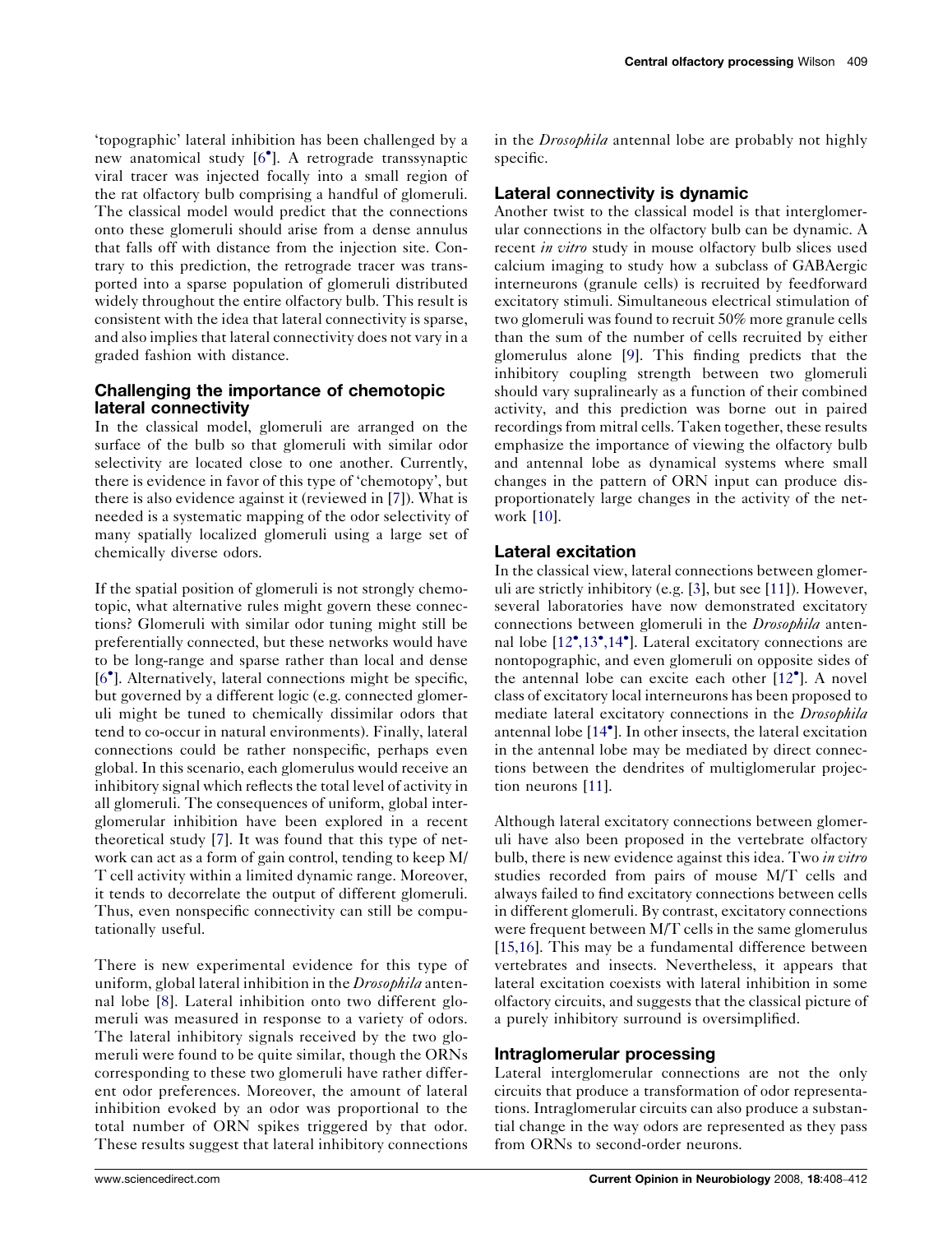An important feature of the glomerular microcircuit is the convergence of many ORNs onto each glomerulus. This convergence should allow second-order neurons to average signals across many independent inputs, and thus to improve the signal-to-noise ratio of their odor responses as compared to ORNs. This has now been demonstrated directly in the *Drosophila* antennal lobe [\[17](#page-4-0)<sup>°</sup>]. Moreover, if ORN output synapses are strong, then this high convergence ratio could make individual postsynaptic neurons more sensitive to odors than a corresponding individual ORN. Consistent with this idea, ORNs in the Drosophila antennal lobe make powerful synapses onto postsynaptic projection neurons [\[18](#page-4-0)]. As a result, weak ORN odor responses are amplified in postsynaptic cells [\[17](#page-4-0)°[,19](#page-4-0)]. Strong ORN responses are not amplified to the same degree, and this may be partly because of strong shortterm depression at this synapse [[18\]](#page-4-0).

Each glomerulus contains the processes of many GABAergic interneurons. In the vertebrate olfactory bulb, these GABAergic interneurons are termed periglomerular (PG) cells. PG cells mediate intraglomerular dendro-dendritic inhibition of M/T cells and other PG cells, in addition to dendro-axonic inhibition of ORNs [\[20](#page-4-0)]. Pharmacologically blocking this circuit boosts both basal activity and odor-evoked activity in the mouse olfactory bulb [[21,22\]](#page-4-0). This implies that intraglomerular presynaptic inhibition tonically regulates the gain of  $\text{ORN} \rightarrow \text{M/T}$  synapses.

Interestingly, presynaptic inhibition of ORN axon terminals in the mouse olfactory bulb is strictly intraglomerular, and is not recruited by interglomerular cross-talk ([[21,22\]](#page-4-0), but see [[23](#page-4-0)]). Thus, presynaptic inhibition at ORN axon terminals represents form of gain control strictly limited to an individual glomerulus. Lateral cross-talk between glomeruli seems to occur only at a deeper layer of the olfactory bulb, via a separate class of GABAergic interneurons (granule cells) that are morphologically distinct from PG cells [\[24](#page-4-0)]. This contrasts with the situation in the *Drosophila* antennal lobe, where presynaptic inhibition at ORN axon terminals is a major pathway for lateral cross-talk between glomeruli [[8\]](#page-3-0).

# Wake up and sniff the coffee: interactions between behavior and perception

Most animals actively control the flow of air over their ORNs, generally via a repetitive sampling behavior [25–[29\]](#page-4-0). Terrestrial vertebrates accomplish this by sniffing, insects and crustaceans by flicking their antennae, and snakes by flicking their tongues. Insects can also repetitively sample odors by wing-fanning air across their antennae, or by flying back and forth across an odor plume. There is currently an intense interest in how these periodic sampling behaviors affect the way that odors are represented in the brain, and conversely how odor perception modifies sampling behavior.

# Perception and reaction can occur on the first odor sample

Odor detection can occur rapidly, on the timescale of a single odor sample. Conversely, odor detection can trigger a rapid modulation of sampling behavior. For example, a typical human subject can detect an odor in just one sniff, and can modify airflow through the nose within 160 ms of sniff onset [[30\]](#page-4-0). A free-flying fruit fly can rapidly detect an odor on its first encounter with a plume, and will rapidly reorient its flight trajectory within 250 ms of the plume encounter [\[31](#page-4-0)].

Not only odor detection, but also some odor discrimination can be performed on this fast timescale. For example, trained rodents can discriminate between a pair of similar odors on the basis of a single sniff [[32\]](#page-4-0), though some discriminations can benefit from multiple sniffs [\[33,34\]](#page-4-0). Rats respond to a novel odor with faster sniffing, whereas a rat presented with a familiar odor will maintain its basal sniff rate. In some contexts, this difference in sniff rate can be detected within 140 ms of the onset of the first sniff of the test odor [[35\]](#page-4-0).

# Neural codes on the timescale of a sniff

Many M/T cells fire spikes with odor-specific temporal patterns that repeat once per sniff cycle [[36\]](#page-4-0). These sniffcycle patterns reflect both the staggered recruitment of ORN input to different glomeruli during each sniff [\[37\]](#page-4-0) and also the dynamics of circuitry within the bulb [[38](#page-4-0)]. Because these patterns are odor-specific, they potentially contain information that could be used by downstream neurons to identify the odor stimulus. This raises the question of what timescales within these temporal patterns are most informative, and how this compares to the speed of behavioral reactions.

Recordings from large ensembles of M/T cells in the mouse olfactory bulb have shed new light on this question [\[36](#page-4-0)]. A single sniff-cycle was found to be sufficient to permit a computer algorithm to accurately discriminate between several test stimuli on the basis of the ensemble neural response. Moreover, there was a substantial amount of information in the latency to each cell's first spike after sniff onset. This type of 'first-spike' code would be a particularly rapid form of temporal coding [\[39,40\]](#page-4-0) that might help account for the rapid behavioral reactions observed in some tasks [[30,32](#page-4-0)–35]. However, temporal information on this fine time timescale was not strictly necessary for accurate odor discrimination: good performance could also be obtained by averaging each cell's spike rate over the entire sniff cycle [\[36](#page-4-0)]. Thus, there is useful information present at a variety of timescales within the sniff cycle, including fast timescales that could support rapid behavioral responses.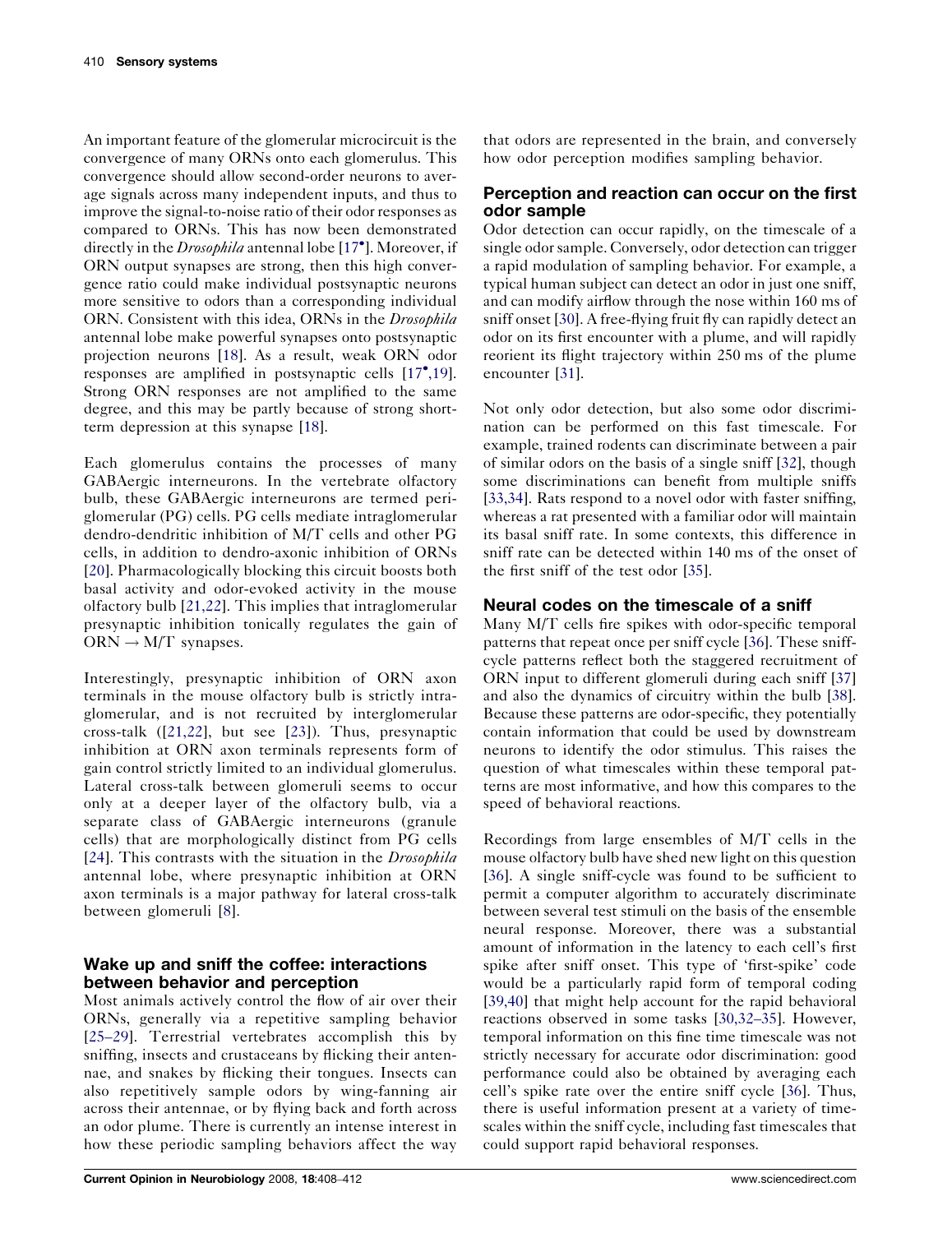## <span id="page-3-0"></span>Odor-evoked changes in sniffing affect central odor codes

When an animal adjusts its sampling behavior in response to an odor, this reaction has the potential to modify the way that odors are represented in the brain. A recent study addressed this issue at the very first stage of central processing, using calcium imaging of ORN axon terminals in awake behaving rats  $[41$  $[41$ <sup>\*\*</sup>]. When a rat begins sniffing at high frequency in response to a novel odor, this was found to strongly attenuate ORN input to the bulb. Thus, the function of high-frequency sniffing is evidently not to increase the amount of ORN input to the brain. Rather, the function of high-frequency sniffing might be to promote adaptation to a background odor, thus readying the olfactory system to perceive new odors. Future experiments combining psychophysics with neurophysiology should shed more light on this issue.

## Expectation and reward shape odor representations at an early stage

Odor sampling behavior reflects not only current perceptions, but also expectations. For example, rats expecting an odor increase their sniff rate in anticipation of that stimulus, and also in anticipation of a water reward [\[42](#page-4-0)<sup>°</sup>]. This may be one reason why M/T cell activity is modulated by seemingly non-olfactory aspects of a behavioral task, such as the mere expectation of an odor and reward delivery [[43,44](#page-4-0)°]. Descending inputs from higher brain regions are another mechanism contributing to context-dependent modulation of odor responses in the olfactory bulb. These descending inputs synapse preferentially onto inhibitory granule cells, where they are likely to modulate the strength and/or spatial extent of lateral inhibition [\[45,46](#page-4-0)]. Consistent with this idea, behavioral context modulates the ratio of excitatory to inhibitory odor responses in rat M/T cells [[47\]](#page-4-0), as well as the strength of odor-evoked field potential oscillations in the rat olfactory bulb [[48](#page-4-0)]. Pharmacological manipulations will help clarify which aspects of olfactory transformations arise from descending modulatory inputs, and when these inputs are active [\[49\]](#page-4-0).

### **Conclusions**

Taken together, these studies challenge — or at least complicate — the classical view of the olfactory bulb and antennal lobe. Lateral connections between glomeruli in the vertebrate bulb seem to be surprisingly sparse, and may be nontopographic. In the antennal lobe, lateral connections between glomeruli include excitatory as well as inhibitory connections. It is also increasingly clear that active sampling (sniffing and flicking) has a key role in shaping the brain's responses to odors. Olfactory perception rapidly modifies sampling behavior, and this in turn modulates neural activity in the brain in surprising ways.

#### Acknowledgements

Research in the author's laboratory is supported by the grant from the NIH (1R01DC008174-01), a Pew Scholar Award, a McKnight Scholar Award, a Sloan Foundation Research Fellowship, and Beckman Young Investigator Award.

#### References and recommended reading

Papers of particular interest, published within the past two years, have been highlighted as:

- of special interest
- •• of outstanding interest
- Bargmann CI: Comparative chemosensation from receptors to ecology. Nature 2006, 444:295-301.
- 2. Yokoi M, Mori K, Nakanishi S: Refinement of odor molecule tuning by dendrodendritic synaptic inhibition in the olfactory bulb. Proc Natl Acad Sci U S A 1995, 92:3371-3375.
- 3. Shepherd GM (Ed): The Synaptic Organization of the Brain. New York: Oxford University Press; 1998.
- 4. Luo M, Katz LC: Response correlation maps of neurons in the mammalian olfactory bulb. Neuron 2001, 32:1165-1179.
- 5. -Davison IG, Katz LC: Sparse and selective odor coding by mitral/tufted neurons in the main olfactory bulb. J Neurosci

2007, 27:2091-2101. This is the most systematic study to date of the odor selectivity of olfactory bulb M/T cells. At low odor concentrations, a M/T cell was typically excited or inhibited by a small fraction of all test odors. The odors that excited a given M/T cell sometimes shared obvious chemical features, but this was not always the case.

- 6. Willhite DC, Nguyen KT, Masurkar AV, Greer CA, Shepherd GM,
- -Chen WR: Viral tracing identifies distributed columnar organization in the olfactory bulb. Proc Natl Acad Sci U S A 2006, 103:12592-12597.

This study is the first to tackle the question of lateral connectivity using modern anatomical methods. A viral transsynaptic tracer revealed a surprising pattern of sparse, long-range connections between glomeruli.

- 7. Cleland TA, Sethupathy P: Non-topographical contrast enhancement in the olfactory bulb. BMC Neurosci 2006, 7:7.
- 8. Olsen SR, Wilson RI: Lateral presynaptic inhibition mediates gain control in an olfactory circuit. Nature 2008, 452:956-960.
- 9. Arevian AC, Kapoor V, Urban NN: Activity-dependent gating of lateral inhibition in the mouse olfactory bulb. Nat Neurosci 2008, 11:80-87.
- 10. Laurent G: Olfactory network dynamics and the coding of multidimensional signals. Nat Rev Neurosci 2002, 3:884-895.
- 11. Laurent G, Stopfer M, Friedrich RW, Rabinovich MI, Volkovskii A, Abarbanel HD: Odor encoding as an active, dynamical process: experiments, computation, and theory. Annu Rev Neurosci 2001, 24:263-297.
- 12. Olsen SR, Bhandawat V, Wilson RI: Excitatory interactions between olfactory processing channels in the Drosophila antennal lobe. Neuron 2007, 54:89-103.

See annotation to [14°].

13. -Root CM, Semmelhack JL, Wong AM, Flores J, Wang JW: Propagation of olfactory information in Drosophila. Proc Natl

Acad Sci U S A 2007, 104:11826-11831. See annotation to [14°].

- 14. Shang Y, Claridge-Chang A, Sjulson L, Pypaert M,
- -Miesenbock G: Excitatory local circuits and their implications for olfactory processing in the fly antennal

lobe. Cell 2007, 128:601-612.<br>Along with Refs. [12\*,13\*], this paper independently reached the conclusion that antennal lobe glomeruli are linked by excitatory (and not purely inhibitory) lateral connections. These may be the first studies to combine in vivo measurements of neural activity in Drosophila with genetic manipulations of neural activity.

15. Christie JM, Westbrook GL: Lateral excitation within the olfactory bulb. J Neurosci 2006, 26:2269-2277.